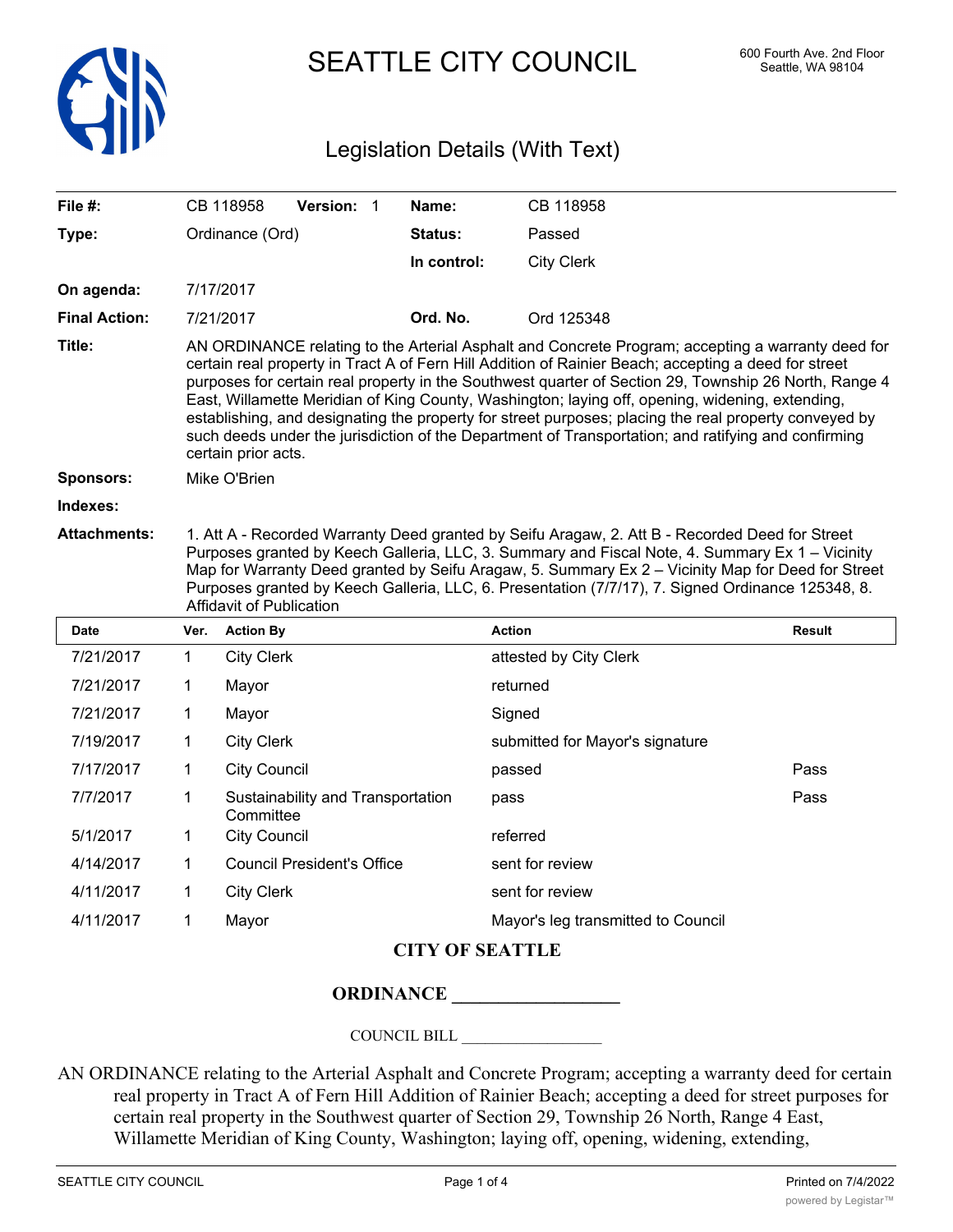establishing, and designating the property for street purposes; placing the real property conveyed by such deeds under the jurisdiction of the Department of Transportation; and ratifying and confirming certain prior acts.

WHEREAS, the Arterial Asphalt and Concrete Program (AAC Program) invests in and maintains Seattle's

1,581 lane miles of arterial streets by extending their useful life through resurfacing and reconstruction

projects; and

WHEREAS, the AAC Program follows federal accessibility guidelines that require installation of curb ramps in conjunction with paving projects; and

- WHEREAS, the Department of Transportation uses a pavement management system to track the condition of arterial street pavement to develop maintenance needs, establish priorities, and select the streets to be rehabilitated each year; and
- WHEREAS, property acquisition was necessary for the Phase 2 Renton Avenue South Repaving Project, a project under the AAC Program, to repave a portion of Renton Avenue South and add curb ramps and curb bulbs at the intersection of 62<sup>nd</sup> Avenue South and Renton Avenue South to improve safety; and
- WHEREAS, property acquisition was also necessary for the Meridian Avenue North Paving and Safety Improvement Project under the AAC Program, to repave a portion of Meridian Avenue North, add a new sidewalk, and add a new curb ramp to improve safety; and
- WHEREAS, the Seattle City Charter requires that all acquisition of real property be accepted by or under authority of ordinance; NOW, THEREFORE,

## **BE IT ORDAINED BY THE CITY OF SEATTLE AS FOLLOWS:**

Section 1. The Warranty Deed from SEIFU ARAGAW, a single person, dated February 29, 2016 and recorded under King County Recording Number 20160328000408, which is attached as Attachment A and incorporated into this ordinance, is accepted for street purposes, placed under the jurisdiction of the Department of Transportation, and laid off, opened, widened, extended, and established as right-of-way.

Section 2. The Deed for Street Purposes from KEECH GALLERIA, LLC, a Delaware limited liability company, dated May 6, 2016 and recorded under King County Recording Number 20170109001385, which is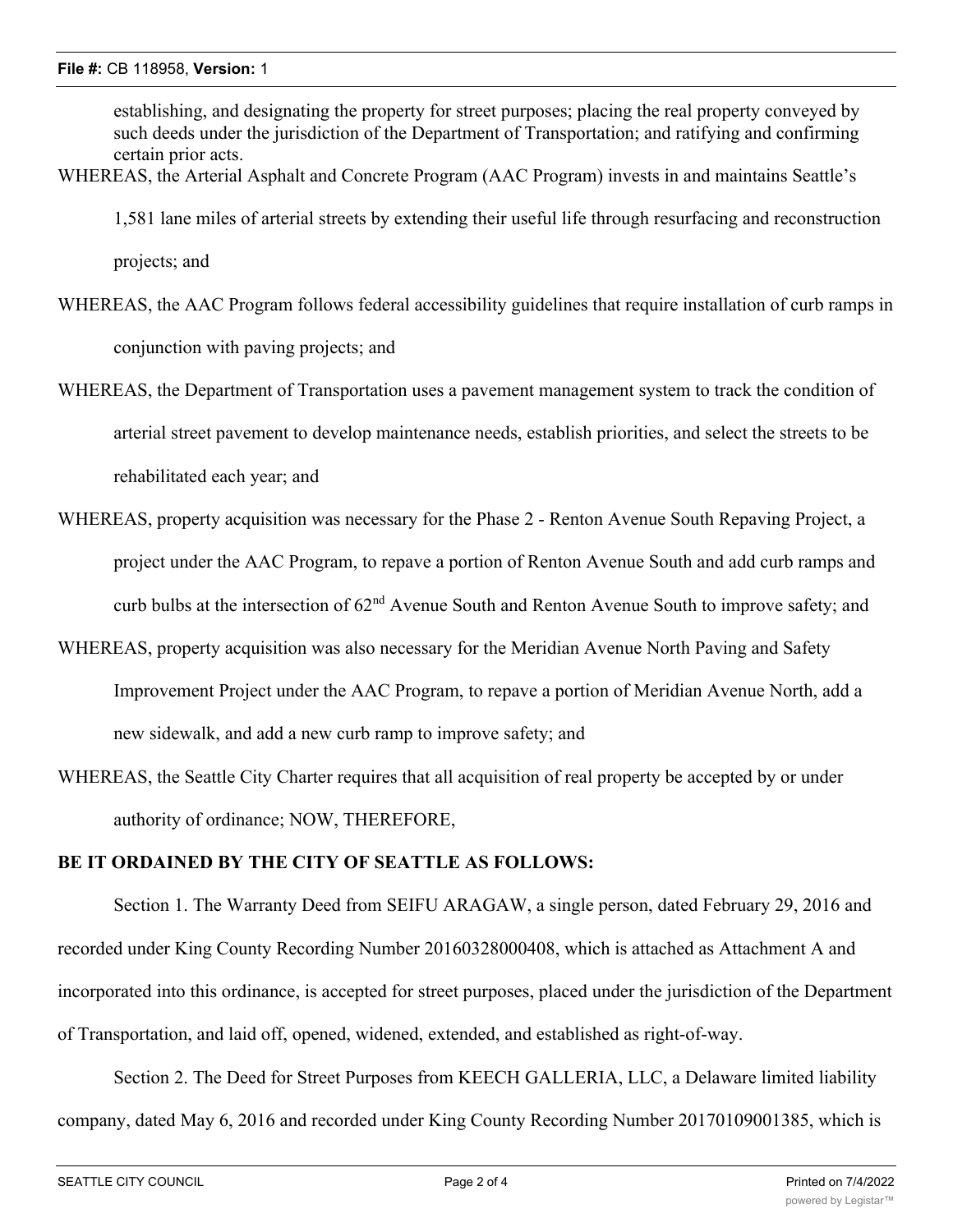attached as Attachment B and incorporated into this ordinance, is accepted for street purposes, placed under the jurisdiction of the Department of Transportation, and laid off, opened, widened, extended, and established as right-of-way.

Section 3. Any act consistent with this ordinance taken prior to its effective date is hereby ratified and confirmed.

Section 4. This ordinance shall take effect and be in force 30 days after its approval by the Mayor, but if not approved and returned by the Mayor within ten days after presentation, it shall take effect as provided by Seattle Municipal Code Section 1.04.020.

| Passed by the City Council the                           | day of |        | , 2017, and signed by |
|----------------------------------------------------------|--------|--------|-----------------------|
| me in open session in authentication of its passage this |        | day of | 2017.                 |

President of the City Council

\_\_\_\_\_\_\_\_\_\_\_\_\_\_\_\_\_\_\_\_\_\_\_\_\_\_\_\_\_\_\_\_\_\_\_\_

Approved by me this day of  $\qquad \qquad$ , 2017.

Edward B. Murray, Mayor

Filed by me this \_\_\_\_\_\_\_ day of \_\_\_\_\_\_\_\_\_\_\_\_\_\_\_\_\_\_\_\_\_\_\_\_\_\_, 2017.